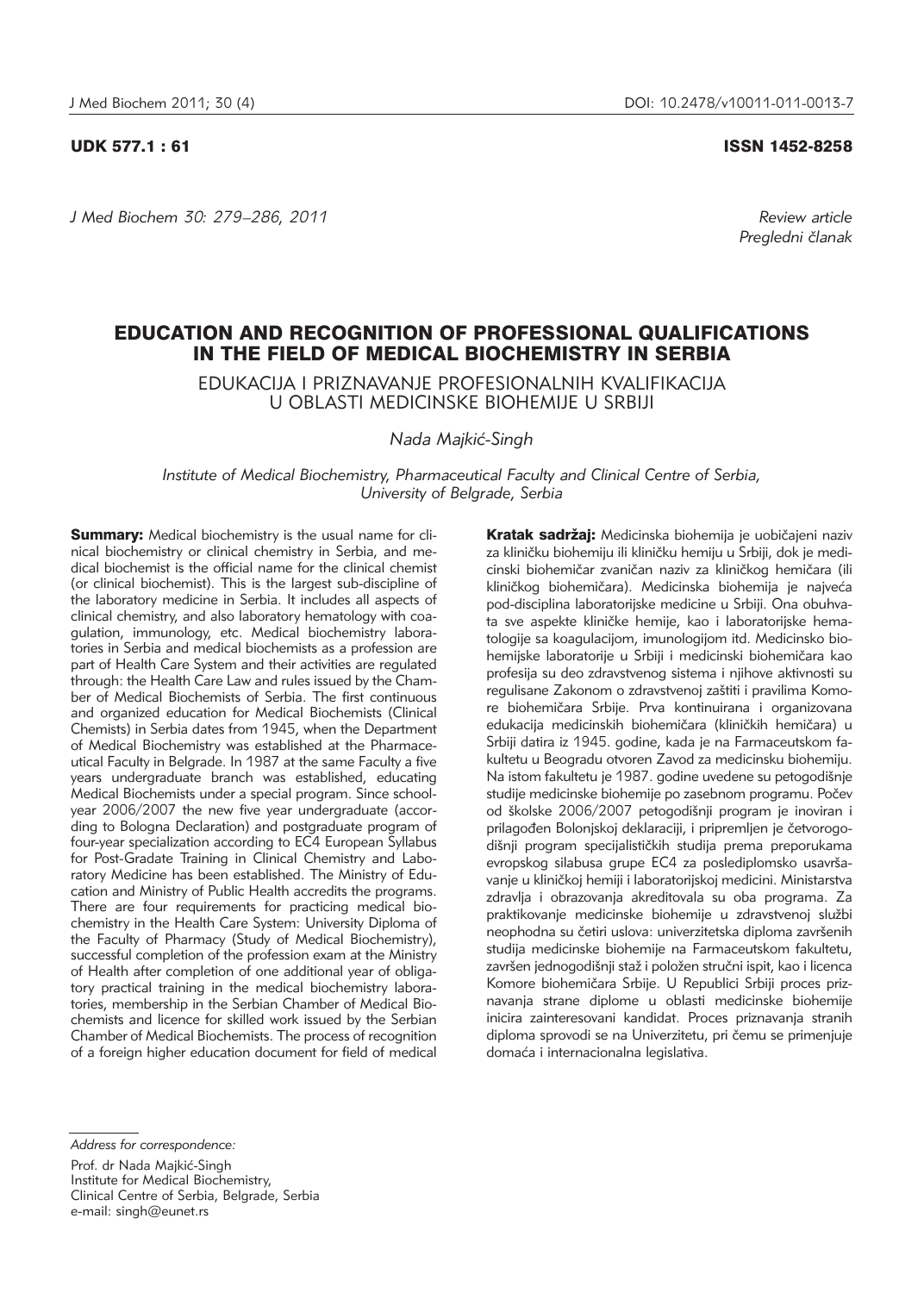biochemistry is initiated on request by Candidate. The process of recognition of foreign higher education documents is performed by the University. In the process of recognition in Serbia national legislations are applied as well as international legal documents of varying legal importance.

Keywords: Medical Biochemistry, education, professional qualifications, recognition, Serbian procedure

# Introduction

Medical biochemistry is the usual name for clinical biochemistry or clinical chemistry in Serbia, and medical biochemist is the official name for the clinical chemist (or clinical biochemist). This is the largest subdiscipline of the laboratory medicine in Serbia. It includes all aspects of clinical chemistry, and also laboratory hematology with coagulation, immunology, etc. Medical biochemistry laboratories in Serbia and medical biochemists as a profession are part of Health Care System and their activities are regulated through the Health Care Law and rules issued by the Chamber of Medical Biochemists of Serbia.

The first continuous and organized education for Medical Biochemists (Clinical Chemists) in Serbia dates from 1945, when the Department of Medical Biochemistry was established at the Pharmaceutical Faculty in Belgrade. Further development in the education of Medical Biochemists was in 1955 with the introduction of a postgraduate specialization in Medical Biochemistry at the Pharmaceutical Faculty of Belgrade University. In 1987 at the same Faculty a four years undergraduate branch was established, educating Medical Biochemists under a special program, and in 1991 four-year study become fiveyear study. In order to get a license to work in clinical chemistry laboratories, students must have one year practical work experiences in hospital laboratories after graduation (1).

Since school-year 2006/2007 as a result of the Decision of the University Senate in Belgrade the Faculty of Pharmacy has been offering courses according to new curricula and syllabuses, entirely in the line with the Bologna Declaration, i.e. with the study porgrammes of the EU member-states. The Bologna process represents a standardization of the European higher education area thus enabling compatibility and comparability of different study programmes, mobility of students and teaching staff as well as the possibility of degree recognition (2). One of important attainments of the Bologna process is the European Credit Transfer System (ECTS). In order to meet the requirements of the National Accreditation Committee the adjusted study syllabuses have been adopted for the integrated graduate five years studies of Pharmacy and **Pharmacy-Medical Biochemistry**.

Ključne reči: medicinska biohemija, edukacija, profesionalne kvalifikacije, priznavanje, procedura u Srbiji

*Recognition* is the process of determining the equality of a foreign higher education document with a document of a related or the same profession issued in the state where recognition is requested. The term *Recognition* is different from the terms: *Equivalence* (lat. *aequus* – equal and *valere* – to be worth), which implies that the foreign higher education document is given the same meaning and completely the same value that the similar document has in the country where the process is underway, and Nostrification (lat. *noster* – ours and *facere* – to make), which means to confirm the validity of a foreign document and make it part of own system of higher education and qualifications.

The recognition of studies, parts of study programmes, certificates, diplomas and qualifications obtained in another country, represents an important measure for promoting academic mobility. In the 2001 *Prague Communiqué* European ministers have called upon the existing organizations and networks, such as ENIC and NARIC, to promote at the institutional, national and European level simple, efficient and impartial recognition based on the *Lisbon Recog nition Convention* (2, 3). Recognition is the official confirmation by an authorized body about the evaluation of qualifications awarded abroad for the purpose of accessing educational and/or professional activities. An authorized body is an institution in charge of making obligatory decisions regarding the recognition of foreign qualifications.

The process of recognition of foreign higher education documents in field of Medical Biochemistry in Serbia is performed by the University (4).

### Undergraduate Studies at the Faculty of Pharmacy

#### *Syllabus Pharmacy–Medical Biochemistry*

The program of Syllabus–Medical Biochemistry at Faculty of Pharmacy of Belgrade University is designed for candidates who plan to pursue a career in medical biochemistry laboratories within the Health Care System or a career in pure and applied medical biochemistry research and education. The studies at the Faculty of Pharmacy are inegrated academic studies that last for five academic years, i. e. 10 semesters, including the work on the Diploma Paper,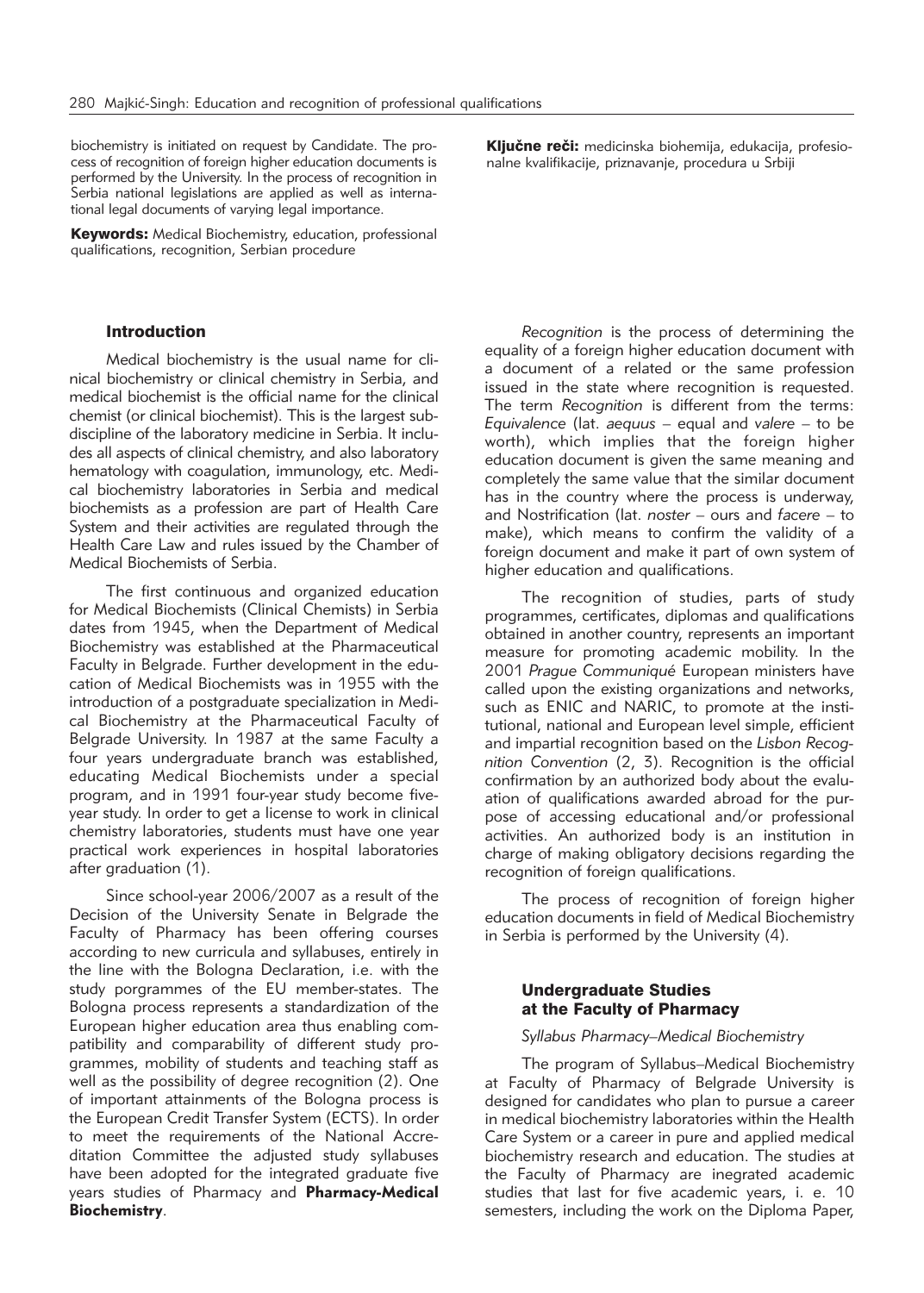

Figure 1 Educational outline of Medical Biochemist in Serbia.

and result in 300 ECTS credits realized through two syllabuses: Pharmacy and Pharmacy-Medical Biochemistry. Having finished the studies, students obtain a degree of Master of Pharmacy and Master of Pharmacy–Medical Biochemist (5–7).

The syllabus Pharmacy–Medical Biochemistry encpompassing 35 compulsory courses and 18 optional courses (out of which a student should choose 9). In the first year a student attends 11 courses, in the second 8, in the third 7, in the fourth 8 and in the fifth year of their academic studies a student attends 10 courses. In the 10<sup>th</sup> semester it is obligatory for the student to write a final (Diploma) paper, worth 10 ECTS credits and allocated 150 working hours. The 10th semester also comprise 75 hours of pre-graduate practice work, worth 2 ECTS credits. All subjects are devided into the following groups: general-academic (represented with 15.3%), theoretical-methodological (17.7%) and applied professional (32.3%). The optional courses make 19.7% of the overall score of ECTS. The majority of optional courses are professional and applied professional subjects.

Each subject from the study programme is assigned a value expressed in ECTS credits and the scope of studies as a whole is expressed as an overall of ECTS credits. One ECTS credit stands for 25 to 30 hours a student has to spend on all types of class work and individual study to complete all planned learning activities. ECTS credits are allocated to a specific subject based on the estimated overall time spent in order for an average student to acquire the expected knowledge and skills that the subject in question requires. A total of 60 ECTS credits equal the overall

workload of an average student within 40-hours work week during one academic year. Student earn their ECTS credits only after passed exams, i.e. only after having completed all the necessary requirements outlined by the curriculum and the syllabus.

The performance of students in learning activities is monitored and expressed through points. By fulfilling the pre-exam obligatory activities and by passing the final exam a student can score a total of 100 points. Pre-exam activities bring a minimum of 30 and a maximum of 70 points. Students obligatory activities consist of: class activities (lectures, theoretical exercises and laboratory practice, consultations), individual study, assignments (tests), exams, final paper and voluntary work in the local community.

The planed teaching methods encompass lectures, laboratory (experimental) exercises that students do an own, theoretical exercises and coursework. Interactive teaching, implemented at the Faculty of Pharmacy, implies students' active participation in the teaching process for better acquisition of necessary knowledge and skills.

Creative work and research in medical biochemistry requires broad formal training in basic natural sciences and medicine and extensive laboratory experience. During the studies Pharmacy–Medical Biochemistry, medical biochemist is qualifying for work in clinical-biochemical, toxicological and sanitary laboratory dealing with medical biochemical, toxicological and sanitary practice (5). In the course of education, a student is expected to acquire **know**  ledge on: human organism, disease, role of biochemical laboratory in diagnostics and health care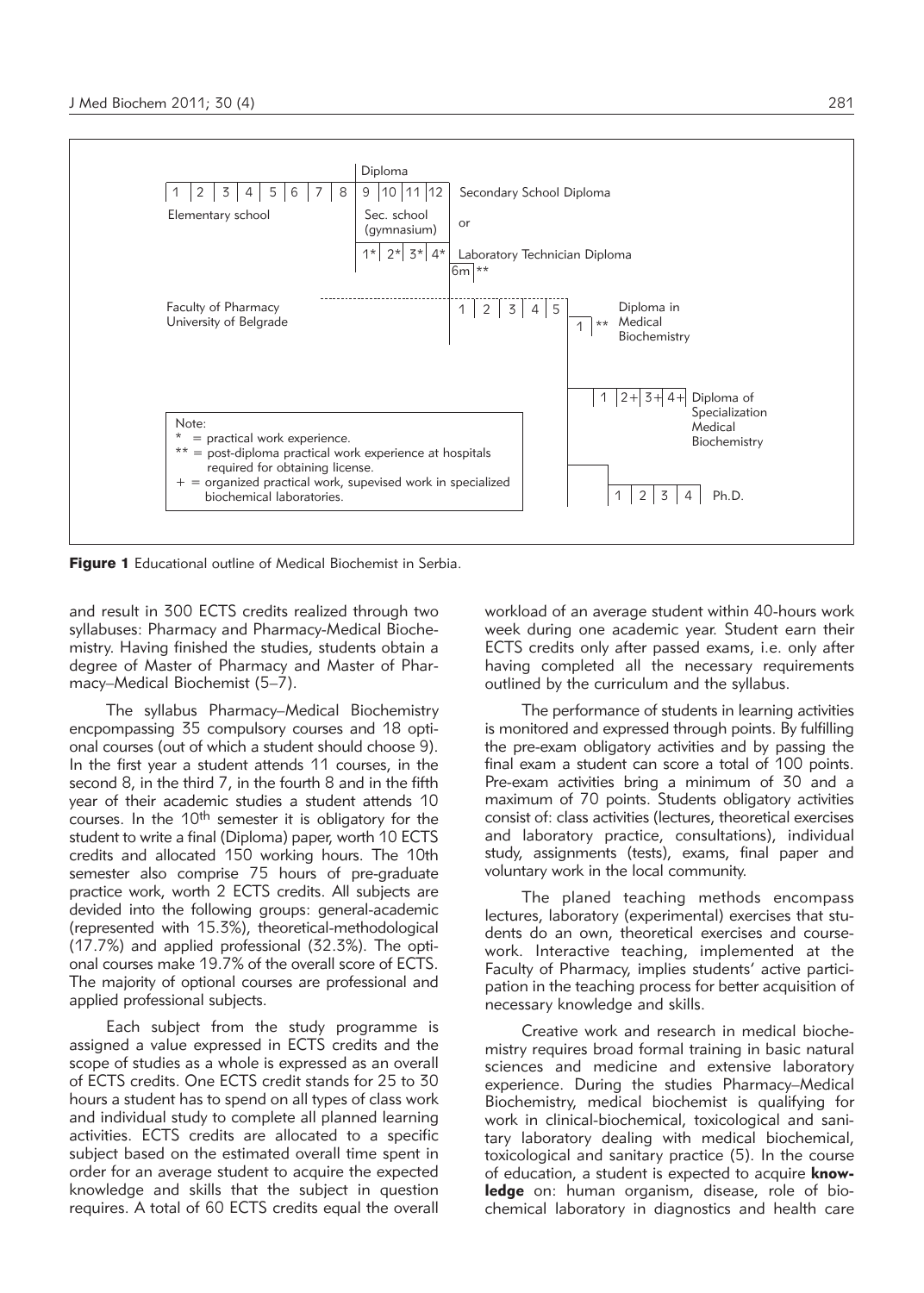system. In the course of the study, a student is expected to acquire abilities and **skills** for: laboratory work, quality control that assures continuous process of checking and assessment measuring values to obtain reliable result and medicinally relevant information, handling with instruments and equipments, protection of laboratory staff and safe handling with chemicals and biological materials as well as pharmaceutical/medicinal waste.

# The Specialization and Doctoral Academic Studies in Medical **Biochemistry**

The Faculty of Pharmacy in Belgrade organizes the specialization studies in the health care area in accordance with the Health Protection Act of the Republic of Serbia. However, in order to enroll in this course one should get the approval of Serbian Ministry of Health, on the basis of the request from the director of the organization in which applicant medical biochemists works, and according the *Rules and regulations: on the health care specialization studies* (www.pharmacy.bg.ac.rs).

The specialists in medical biochemistry up to now are educated in a special 3-year program at the Faculty of Pharmacy or Medical Faculties, covering the organized lectures, practical training in laboratories and examinations. The final examination requires an overall knowledge in medical biochemistry and clinical chemistry. There are also three subspecialisation for clinical medical biochemists: Laboratory Endocrinology, Clinical Enzymology and Clinical Immunochemistry. The program lasts one year. On the completion of the program, a Diploma of Subspecialization in the field is awarded. The Ministry of Education and Ministry of Public Health accredits the programs.

Except this possibility up to 2006 organized postgraduate studies in medical biochemistry last two year. After passing the examinations, the student is assigned and experimental project by the supervisor. Data obtained from the experiments are presented in a written form and defended before a commission. Candidates for a doctoral degree usually had a Master of Science Degree. All candidates are assigned a project by their supervisor, which they have to work out experimentally. They then write a thesis, which must be defended in front of the commission.

Since school-year 2006/2007 the new five year undergraduate (according to Bologna declaration) and postgraduate program of four-year specialization according to EC4 European Syllabus for Post-Graduate Training in Clinical Chemistry and Laboratory Medicine has been established (8). Specialization in medical biochemistry takes four years, and is divided into two stages:

Year 1: The subjects in the first year of postgraduate scientific study of medical biochemistry are accepted as the theoretical part of the specialization;

Years 2–4: Comprise residency, mainly in Departments of Laboratory Diagnostics in University Hospitals and partly in specialized biomedical laboratories in general or specialized hospitals.

The Faculty of Pharmacy in Belgrade organizes the PhD academic studies. Medical Biochemistry is one of the doctoral studies moduls. This studies last three years, i.e. six semesters with total of 180 ECTS credits. A student who completes the PhD academic studies acquires the scientific title Doctor of Medical Science – Pharmacy (Doctor of Pharmaceutical Science). The purpose of this study programme is to allow the students who have met the necessary requirements and who show affinities both toward scientific reasearch and systematic understanding of particular areas of medical biochemistry to master skills and methods of reasearch in given areas in order to be competent for future individual reasearch work (9–10). The purporse of this programme is to create new scientific-research oriented young generations of reasearchers who would reach new boundaries within their specific areas of interest during their professional careere, improve reasearch and teaching methods and become competent mentors to students of undergraduate, graduate and PhD studies (11).

# Requirements for starting a career in medical biochemistry

Medical biochemistry laboratories in Serbia and medical biochemists as a profession are part of the Health Care System and their activities are regulated through: The Health Care Law and The Rules issued by the Chamber of Medical Biochemists of Serbia. According to the number and complexity of the tests performed as well as to the qualifications of the personnel in laboratory the medical biochemistry laboratories are: General (in a primary health care setting), Special (in an community or country hospital), Subspecial (in a special hospital or clinical hospital), and Clinical (in a University clinical hospital). Clinical medical biochemistry laboratories as a part of the University hospitals are a teaching units for undergraduate and postgraduate education of medical biochemists. Private laboratories are either general or special laboratories. All medical biochemistry laboratories and the list of tests performed are licenced through the Ministry of Health.

There are four requirements for practicing medical biochemistry in the Serbian Health Care System:

1. University Diploma of the Faculty of Pharmacy (Study of Medical Biochemistry),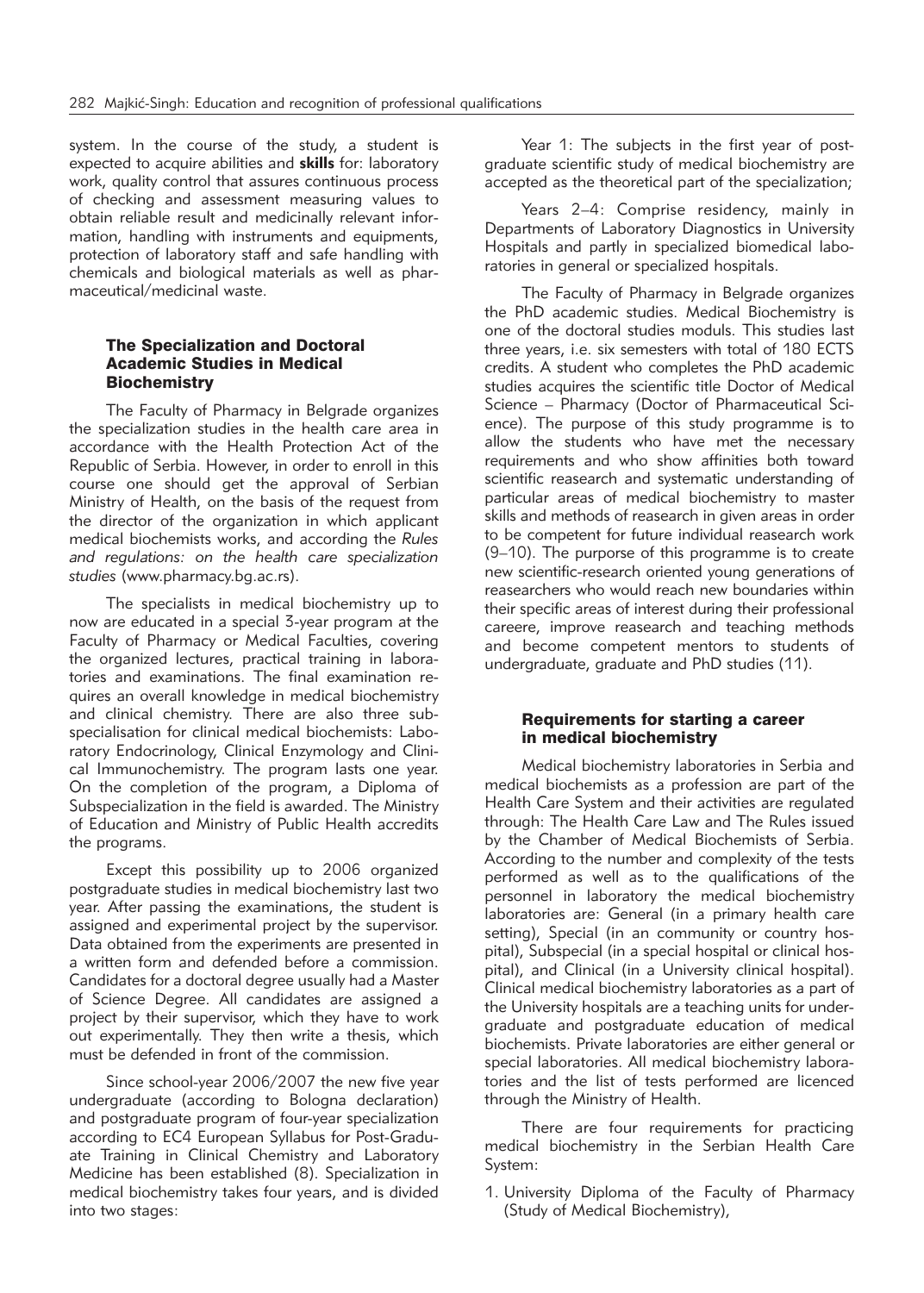- 2. Successful completion of the profession exam at the Ministry of Health after completion of one additional year of obligatory practical training (interim) in the medical biochemistry laboratories,
- 3. Membership in the Serbian Chamber of Medical Biochemists,
- 4. Licence for skilled work issued by the Serbian Chamber of Medical Biochemists

In 2006 according to Health Law the new institution – The Chamber of Biochemists of Serbia has been established with aim to do licensing of the medical biochemists. In cooperation with Ministry of Health the Chamber prepared the documents that regulate the program of Continuing Medical Education (CME) and Regulation of Licensing of Medical Biochemists (11). The program of CME should be accredited by the Republic Health Council, and in program realization the Pharmaceutical and Medical Faculties, The Society of Medical Biochemists and The Chamber of Biochemists of Serbia are participated. The License of medical biochemists will be renewed every 7 years on the basis of successful completion of continuing education requirements during that period. Minimum requirement for renewal of the license is 24 credits per year gathered from different types of the programmes (courses, sympsiums, congresses, publications, etc.) (12).

A variety of programs organized by various groups, for example the Faculty of Pharmacy (scientific degrees), Society of Medical Biochemists (symposia, congresses), Chamber of Medical Biochemists (courses), programs of other scientific societies (research and publishing activity), and other activities will be recognized as continuing education by *The Rules of Continuing Education of Medical Biochemists issued by the Chamber of Medical Biochemists* (www.komorabiohemsrbije.org.rs) (12).

The Society of Medical Biochemists of Serbia (www.dmbj.org.rs) was established in 1955, and since its institution until these days, the Society has accomplished significant activities in the field of education of clinical chemists through the organization of congresses (biennial), Biochemical days (every year), Innovations in laboratory medicine (every year), Congresses of Balkan Clinical Laboratory Federation, Scientific Conference »Professor Ivan Berkes« (every year), EFCC Symposium for Balkan Region, Educational seminars, etc. The Society has significant publishing activity through Journal of Medical Biochemistry (www.dmbj.org.rs; www.versita.com/science/medicine  $\langle$ imb) and professional-methodological guidebooks for the field of medical biochemistry.

#### Recognition of a foreign higher education document in Medical **Biochemistry**

#### *National legislatives*

The process of recognition is performed according to the rules stating that the holder of the document should be given rights equal to those he/she obtained in his native country in coordination with the legislations of the country where recognition is requested. In order to award to the holder of a foreign higher education document the degree and type of professional qualification, expert, academic or scientific title and accompanying rights, it is possible in exceptional cases to propose additional conditions for the full recognition of qualifications (additional exams or other conditions), or to consider the possibility of partial or conditional recognition. Such cases should still be considered more as an exception than as a rule, and in such cases it is necessary to prove and argue for the existence of essential differences in the outcomes of learning, competences, difficulty of the programme, and/or acquired rights.

According to the Serbian Law on Higher Education (Section XVI, Articles 104 and 105), there are two different types of recognition:

- 1. Recognition of professional qualifications–foreign higher education documents for the purpose of employment, that is, access to the labour market. In the process of recognition the type and level of studies are determined and the expert, academic, or scientific title is awarded.
- 2. Academic recognition–for the purpose of continuing education, implying the recognition of a part of the study programme for the purpose of inclusion into the same study cycle or recognition of a diploma for a finished level of studies for the purpose of entry into higher levels of education (specialist studies, master and doctoral studies) (10).

In the process of recognition in Serbia national legislations are applied as well as international legal documents of varying legal importance, where it is also necessary to consider their appropriate legal status. Recognition of qualifications obtained abroad should in Serbia be done also in accordance with all relevant legislations and conventions, recommendations and codes of good practice of the Council of Europe and UNESCO, European Union Directives, including those on professional recognition, other rules and regulations of the European Union, e.g. those that regulate recognition of qualifications obtained within an EU mobility programme, such as SOCRATES and ERASMUS, international agreements, bilateral and multilateral agreements concluded between countries and/or between higher education institutions.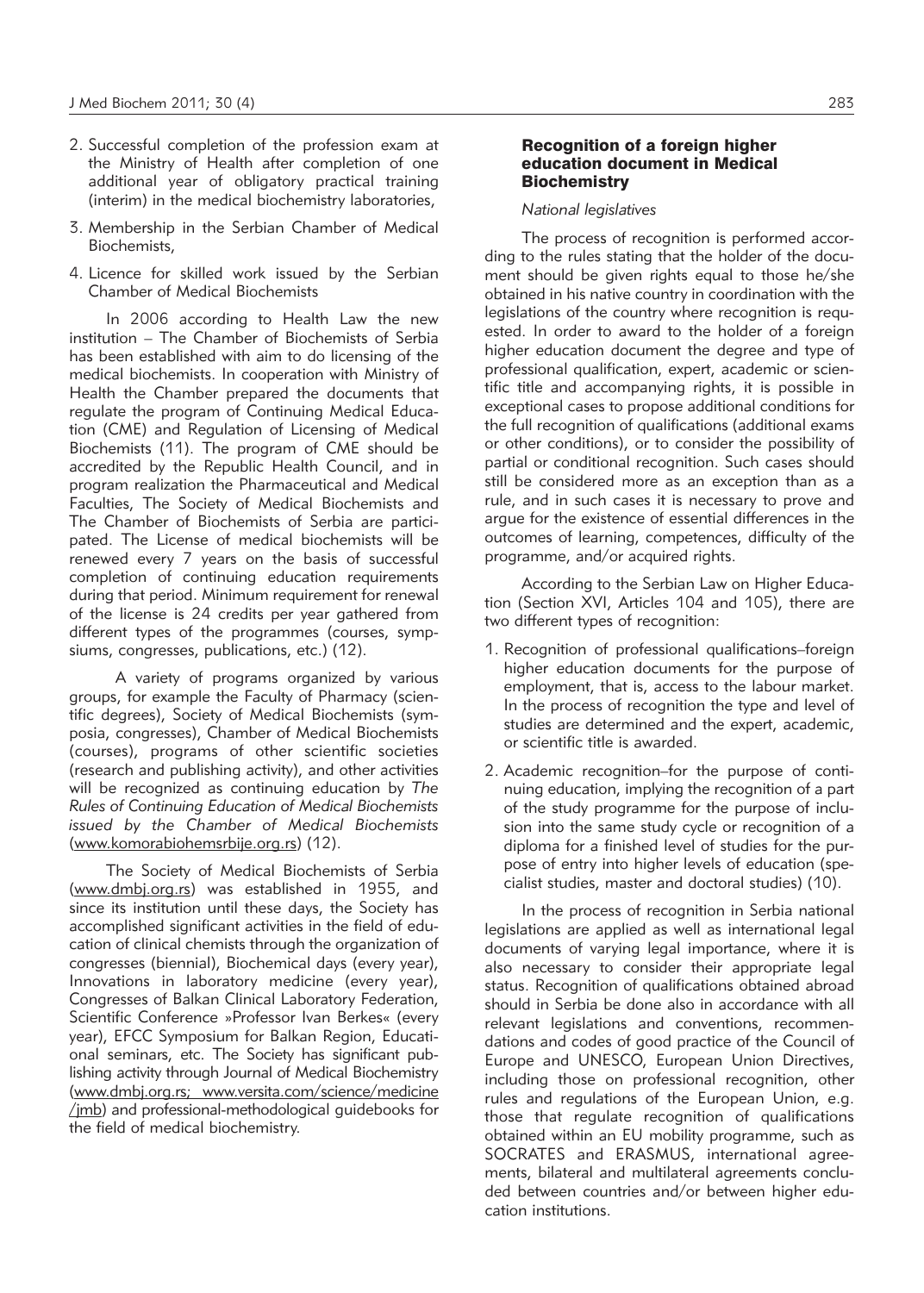On the basis of Article 104, Paragraph 5, of the Law on Higher Education (»Službeni glasnik RS«, Nr. 76/05), the Council of the University of Belgrade, at the session held on December 14, 2005, has drawn up the GUIDELINES FOR RECOGNITION OF FOREIGN HIGHER EDUCATION DOCUMENTS. In Article 1 of GUIDELINES is stated that recognition of a foreign higher education document is a process to acknowledge the rights of the holder of the document concerning continuing education, that is, concerning employment. During the course of the process are acknowledged the right to continue higher education; type and level of studies, and professional, academic or scientific title (12).

On the basis of Article 104, Paragraph 5, of the Law on Higher Education (»Službeni glasnik RS«, Nr. 76/05, 100/07–authentic interpretation and 97/08) and Article 153 of the Statute of the University of Belgrade (»Glasnik Univerziteta u Beogradu« Nr. 131/06, 140/08, 143/08 and 150/09), and in accordance with the Convention on the Recognition of Qualifications Concerning Higher Education in the European Region drawn up by the European Council and UNESCO (Lisbon Recognition Convention), the Senate of the University of Belgrade, has drawn up on February 2010 the new GUIDELINES For Recognition of Foreign Higher Education Documents for the Purpose of Continuing Education (4, 13).

Serbian Law on Higher Education prescribes the procedure of *recognition* of foreign higher education documents that relies on the principles of the Lisbon Recognition Convention, with an emphasis on acquired competences (knowledge and skills), outcomes of study and rights given by the document regarding continuing education and employment in the state where it was obtained. Thereby ends the long term practice of diploma nostrification and detailed comparison of every passed exam with its counterpart in the domestic higher education system and the relevant study plan and programme.

The new Guidelines changes the existing practice in the following way: reduces the amount of necessary documentation that is delivered with the request (encompasses verified photocopies and translations of the diploma and its supplements/ transcript about passed exams, study programme as it is available via the internet page of the higher education institution that has issued the document and a shortened list of accompanying documentation); reduces the number of verified photocopies of documents to be delivered; speeds up the process of gathering information from the ENIC centre by introducing e-mail communication in the process of information gathering; shortens the deadlines for realization of specific activities within the procedure; decision making is attributed to the manager of the study programme within which the candidate wishes to continue studying, thus ending the process of

multilevel decision making with the participation of an expert body from the autonomous higher education institution which has in most cases affected the efficacy and duration of the recognition procedure; authorized body from the higher education institution reaches the decision that is final in the managerial process, on the basis of the decision made by the manager of the study programme.

The Guidelines serve to assert the manner of and procedure for the recognition of foreign higher education documents for the purpose of continuing education at the University of Belgrade and the schools it comprises (University). In the recognition procedure assessment of the foreign study programme or parts of the study programme is done. The same procedure is applied to candidates from countries that have not signed the Lisbon Recognition Convention.

In the process of recognition of foreign higher education documents discrimination is forbidden on any grounds, such as: sex, race, language, invalidity, religion, political or other conviction, national, ethnic or social background, belonging to a national minority, financial or other status. The procedures and criteria for the recognition of foreign higher education documents are publicly available, transparent, coherent and reliable.

#### *Process of recognition*

The process of recognition of a foreign higher education document for field of medical biochemistry is initiated on request by Candidate. The process of recognition of foreign higher education documents is performed by the University. A higher education docu ment obtained abroad is a diploma or other public document issued by an authorized higher education institution confirming successful completion of a higher education study programme, that is, a part of the study programme that is graded and documented. Recognition of a foreign higher education document for the purpose of continuing education at the University is a procedure to validate the right of the holder of the document to continue with the started higher education, that is, the right to be included in the levels of higher education, within the selected study programme (13).

The Candidate along with a request for recognition of a higher education document, found in the Guidelines (Form Nr. 1), and a proof of payment of procedural expenses, also submits: verified photocopy of the foreign higher education document; translation into Serbian language of the foreign higher education document verified by a certified translator – not translating the title awarded; verified photocopy of the diploma supplement or transcript concerning passed exams; translation of document from Item 3 into Serbian by a certified translator; verified photocopy of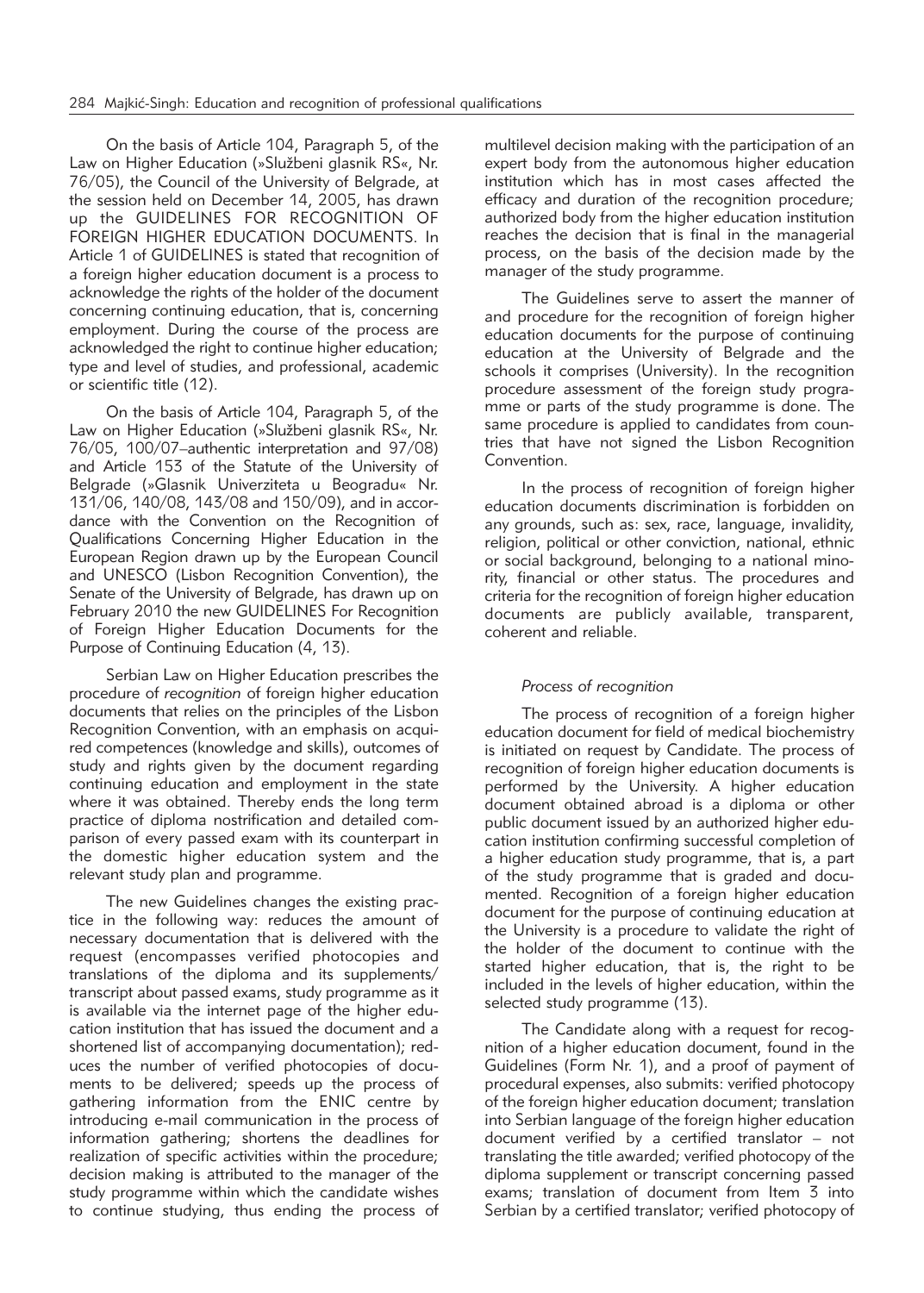the decision by an authorized body about the change of name and/or surname for persons who have changed name and/or surname.

After receiving a proper request for the recognition of a document, University, as a rule, sends notice to the ENIC centre of the relevant Ministry to procure information about the following: status of the higher education institution that has issued the document (if the higher education institution that has issued the document is accredited/acknowledged as a part of a system of higher education in the state where the seat of the higher education institution is located); study programme according to which the document was obtained (whether it is accredited in the state where the seat of the higher education institution is located); education system in the state where the seat of the higher education institution is located, if necessary; rights given by the obtained document, that is, outcome of studies and if the obtained document provides entrance into the next level of education; other circumstances pertinent to recognition.

If the foreign higher education institution that has issued the documents is not accredied/recognized as a part of the system of higher education in the state where the seat of the higher education institution is located, rector makes the decision to deny Candidate's request for recognition of the foreign higher education document.

If the foreign higher education institution is accredited/recognized, that is, if the study programme is accredited/recognized, University delivers the request together with complete documentation to the manager of the study programme that the Candidate intends to enroll/continue studying. Manager of the study programme makes the decision about the possibility of recognition of the higher education docu ment/study programme within 15 days of receiving the abovementioned documentation.

Along with the decision, manager of the study programme draws up a report about the possibility of recognition of the foreign higher education document for the purpose of continuing education, using the

form found in the Guidelines (Form Nr. 2). One photocopy of the decision is delivered by the University to the Candidate. The Candidate can, within 8 days of receiving the decision, make an appeal to the University Senate (13).

The decision for recognition may be:

*Positive* – the right is asserted to continue with the started higher education, that is, the right to be included into the levels of higher education; average grade; number of recognized points in the ESPB system; the determined remaining part of the study programme that the Candidate should complete when continuing with the started level of higher education and the number of points in the ESPB system to be realized;

*Negative* – Candidate's request is denied due to existence of a substantial difference in the outcome of studies and competences, demands of the study programme, access to further activities – continued studies, or key elements of the programme;

*Conditional* – right to access the selected study programme is gained under specific conditions that the Candidate should fulfill and that should be listed in the decision.

After reaching the final conclusion, rector makes the decision about the Candidate's request for recognition that will be final in the managerial process. University is obliged to keep the documentation related to the process of recognition of foreign higher education documents permanently. University keeps record about the recognition of foreign higher education documents using the form found in the Guidelines.

*Acknowledgments.* The Ministry of Science and Technology of Serbia supported this study on the basis of contract No. 175036.

### Conflict of interest statement

The authors stated that there are no conflicts of interest regarding the publication of this article.

#### **References**

- 1. Majkić-Singh N, Đurđević J, Kavarić J. Razvoj Medicinske Biohemije u Jugoslaviji. Društvo medicinskih biohemičara Jugoslavije, 1998; 26-156.
- 2. Towards the European Higher Education Area. Communiqué of the meeting of European Ministers in charge of Higher Education in Prague on May 19th 2001.
- 3. The European Network of National Information Centre on academic recognition mobility. Available from http://www. coe.int/t/dg4/highereducation/Recognition/ENIC\_en.asp
- 4. Majkić-Singh N. Serbian Procedure of Recognition of Professional Qualifications in the Field of Medical Biochemistry. European Education in Laboratory Medicine and Recognition of Professional Qualifications. Warsaw, March 25–27th, 2010.
- 5. Study Programme: Master of Pharmacy-Medical Biochemist, University of Belgrade, Faculty of Pharmacy, Belgrade. Available from www.pharmacy.bg.ac.rs
- 6. Majkić-Singh N. Education in Medical Biochemistry in